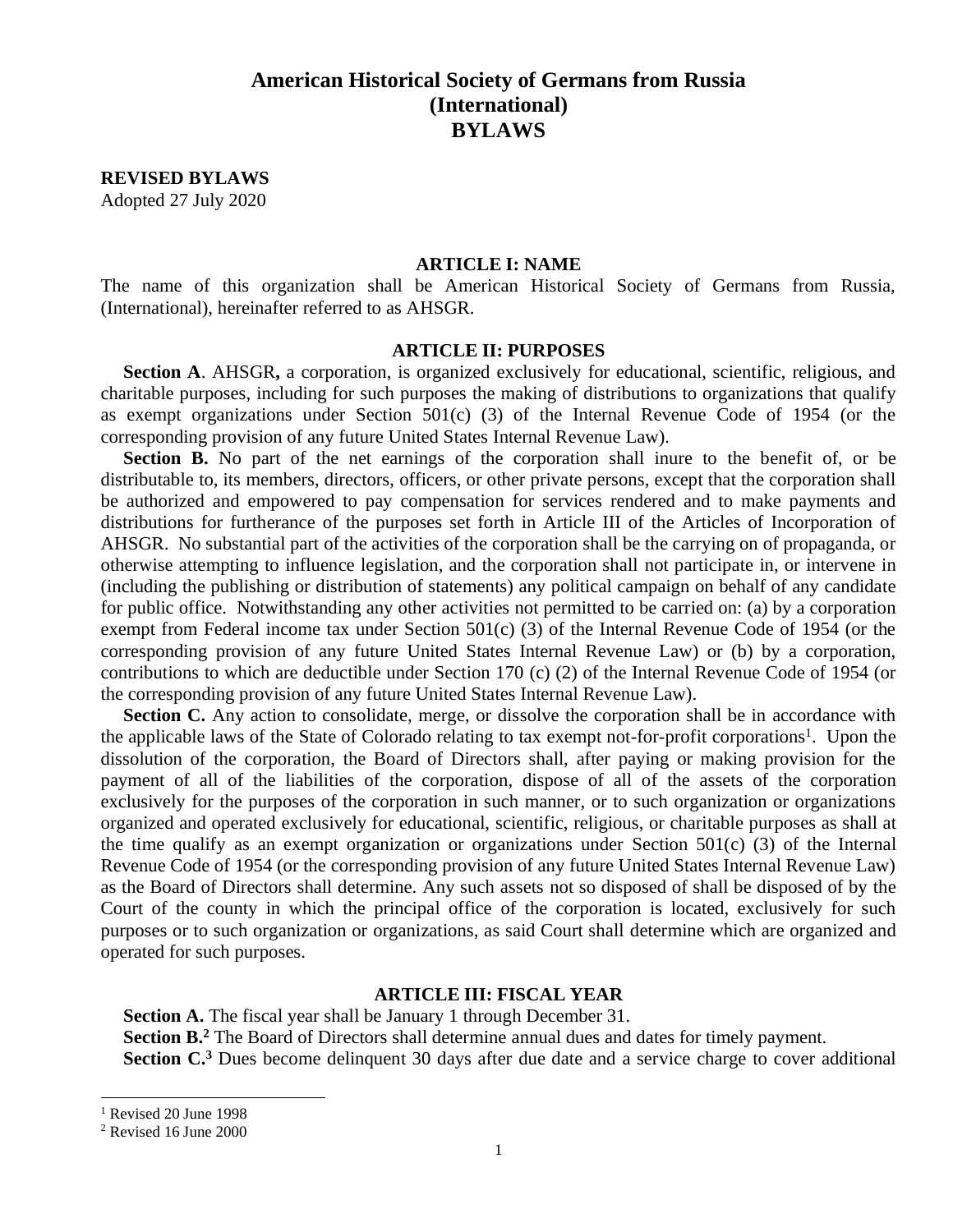expenses may<sup>4</sup> be assessed for renewals thereafter.

## **ARTICLE IV: MEMBERSHIP AND DUES<sup>5</sup>**

**Section A**. Any individual, family, library, organization, or institution interested in the history and objectives of AHSGR who desires membership under any of the membership classifications and who tenders the necessary dues shall be eligible for membership.

**Section B**. Membership levels shall be Annual or Life. Only the investment income from the Life Membership Fund will be used for Society operations.

**Section C**. The Board of Directors may establish multiple classes of membership and determine the annual and life membership dues.

#### **ARTICLE V: ANNUAL MEMBERSHIP MEETING<sup>6</sup>**

**Section A.** An annual meeting of the membership shall be held for the transaction of AHSGR business. **Section B.** The Board of Directors shall set the time and place of the annual membership meeting and notify members at least 60 days prior. 7

Section C. Those<sup>8</sup> members of AHSGR attending the annual membership meeting shall constitute a quorum for the conduct of business. 9

#### **ARTICLE VI: BOARD OF DIRECTORS**

**Section A.** The Board of Directors [which shall consist of thirty (30) elected members] shall have the power to conduct all affairs of the Society. The terms of the members shall be staggered so that ten (1) terms expire each year. Members shall be elected by ballot prior to the annual membership meeting each year. No spouses, partners or persons from the same household shall serve concurrently on the Board of Directors. $^{10,11}$ 

**Section B.** The term of office of the members of the Board of Directors shall be three (3) years. They may be re-elected for additional terms.<sup>12</sup> Prior service on the Board of Directors shall not disqualify a member from serving another term or terms.<sup>13</sup>

**Section C.** Twenty-seven (27) members of the Board of Directors shall be apportioned among Representation Districts one (1) through thirteen (13) in the best ratio of the number of memberships residing in each District to the total number of memberships in AHSGR. No Representation District shall have less than one (1) Representative on the Board of Directors and no chapter shall have more than three  $(3)^{14}$  elected Directors for their District and no more than one (1) appointed Director for their District.<sup>15</sup>

**Section D.** Representation Districts:

- District 1. California and Hawaii
- District 2. Washington and Alaska
- District 3. Nebraska
- District 4. Colorado
- District 5. Oregon

- <sup>9</sup> Revised 25 June 1994
- <sup>10</sup> Revised 14 June 2007  $11$  Revised 27 July 2020
- <sup>12</sup> Revised 31 July 2008
- <sup>13</sup> Revised 08 July 2004

<sup>3</sup> Revised 16 June 2000

<sup>4</sup> Revised 27 July 2020

<sup>5</sup> Revised 16 July 2015

<sup>6</sup> Revised 30 June 1992

<sup>7</sup> Revised 27 July 2020

<sup>8</sup> Revised 04 August 2011

<sup>14</sup> Revised 14 June 2007

<sup>&</sup>lt;sup>15</sup> Revised 08 July 2004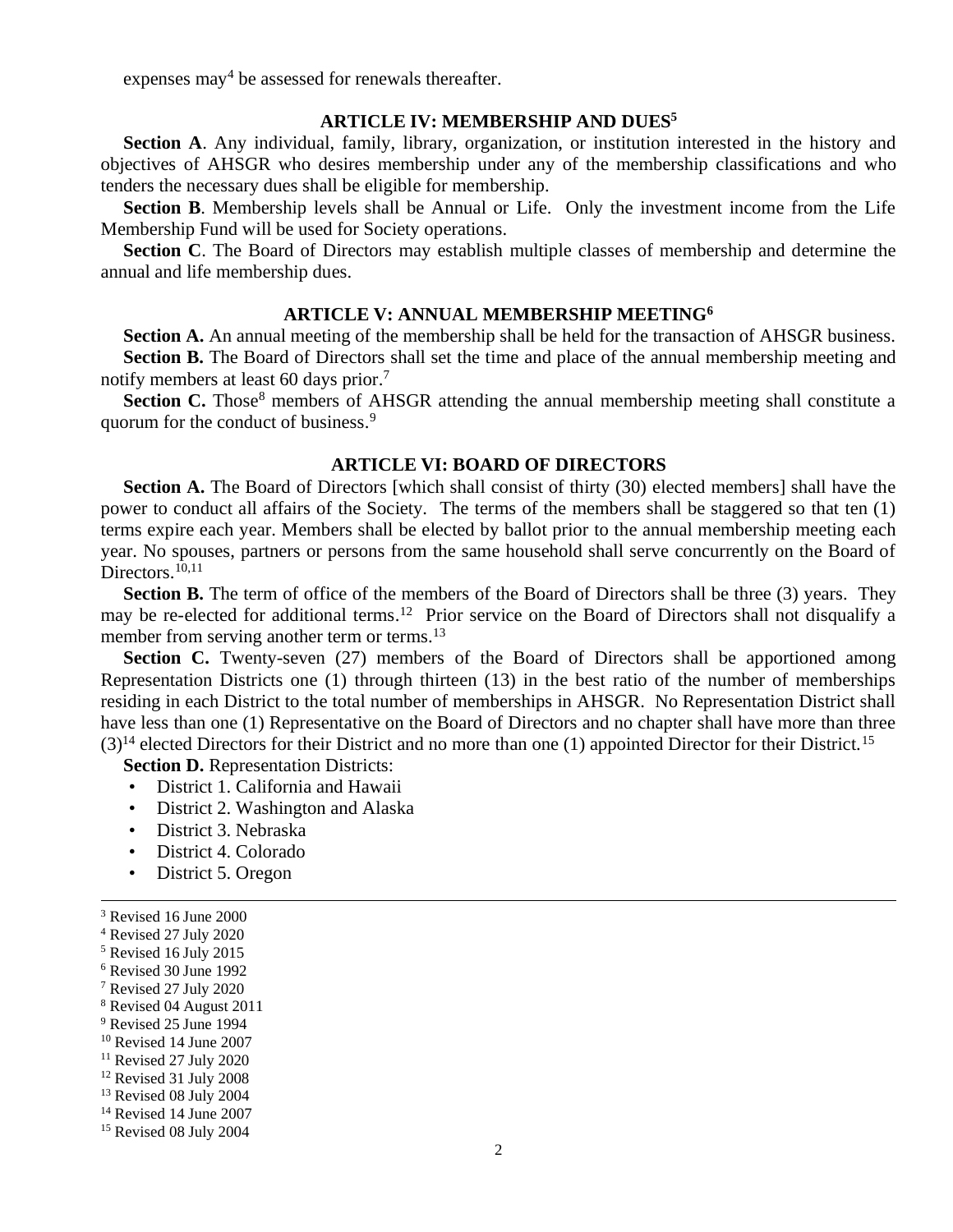- District 6. Kansas
- District 7. Arizona, Nevada, New Mexico, Oklahoma, Texas, and Utah
- District 8. Illinois and Wisconsin
- District 9. Idaho, Montana, North Dakota, South Dakota, and Wyoming
- District 10. Indiana, Michigan, and Ohio
- District 11. Iowa, Minnesota, and Missouri
- District 12. All States (East and South), not listed above
- District 13. Canada and all countries outside the U.S.A.
- District 14. At Large

Section E.<sup>16</sup> The Board of Directors shall reapportion the representation among Districts one (1) through thirteen (13) every fourth year commencing July 1990.

**Section F.**<sup>17</sup> The at-large District shall have three (3) representatives, no more than one (1) representative shall be from any one (1) of the representation Districts.

Section G.<sup>18</sup> The Board of Directors may fill vacancies on the Board of Directors for the unexpired terms resulting from resignations when these vacancies occur at least ninety (90) days prior to the ballot process before the annual membership meeting. Serving an unexpired term of more than two (2) years shall constitute a full term for Section B.

**Section H.** At least one (1) meeting of the Board of Directors shall be held between annual membership meetings upon notice of time and place agreed upon at the previous meeting or as set by the President.

**Section I.** Special meetings may be called by the President or by ten (10) members of the Board of Directors. In either event, written notice thirty (30) days prior to the meeting shall be necessary. The notice of call of a special meeting shall state the purpose for which the meeting shall be called and shall be limited to the subject stated in the call.<sup>19</sup>

**Section J.** Board members shall be required to be physically present for<sup>20</sup> at least one meeting of the Board of Directors each year. The Board may waive this requirement when a Board member's contribution to AHSGR is evaluated. Consecutive unexcused absences for a period of one year shall be considered a resignation from the Board of Directors.<sup>21</sup>

**Section K.** As provided in the Article of Incorporation (Article XI, Section C), at any meeting of the Board of Directors six  $(6)^{22}$  members shall constitute a quorum for the conduct of business.

Section L. Except herein provided, no person shall be appointed or elected to the AHSGR Board of Directors, who at any time within the past year, shall have served on the Board of Directors of AHSGR.<sup>23</sup> No member shall serve simultaneously as a member of the Board of Directors of AHSGR and the Board of Trustees of the AHSGR Foundation.<sup>24</sup>

**Section M.** If an open position on the Board of Directors cannot be filled, the Executive Committee may transfer an otherwise eligible member-at-large from that District, with his or her consent to that open position.<sup>25</sup>

**Section N.** The Board of Directors may appoint a member from any District to fill any vacant Board of Directors position. The appointed Board member will serve until the next annual election. The

- <sup>19</sup> Revised 30 June 1992
- <sup>20</sup> Revised 27 July 2020
- $21$  Revised 09 June 2001
- <sup>22</sup> Revised 16 June 2000
- <sup>23</sup> Revised 06 July 2002

<sup>16</sup> Revised 28 July 1990

<sup>&</sup>lt;sup>17</sup> Revised 28 July 1990

<sup>&</sup>lt;sup>18</sup> Revised 25 June 1994

<sup>24</sup> Revised 30 June 1992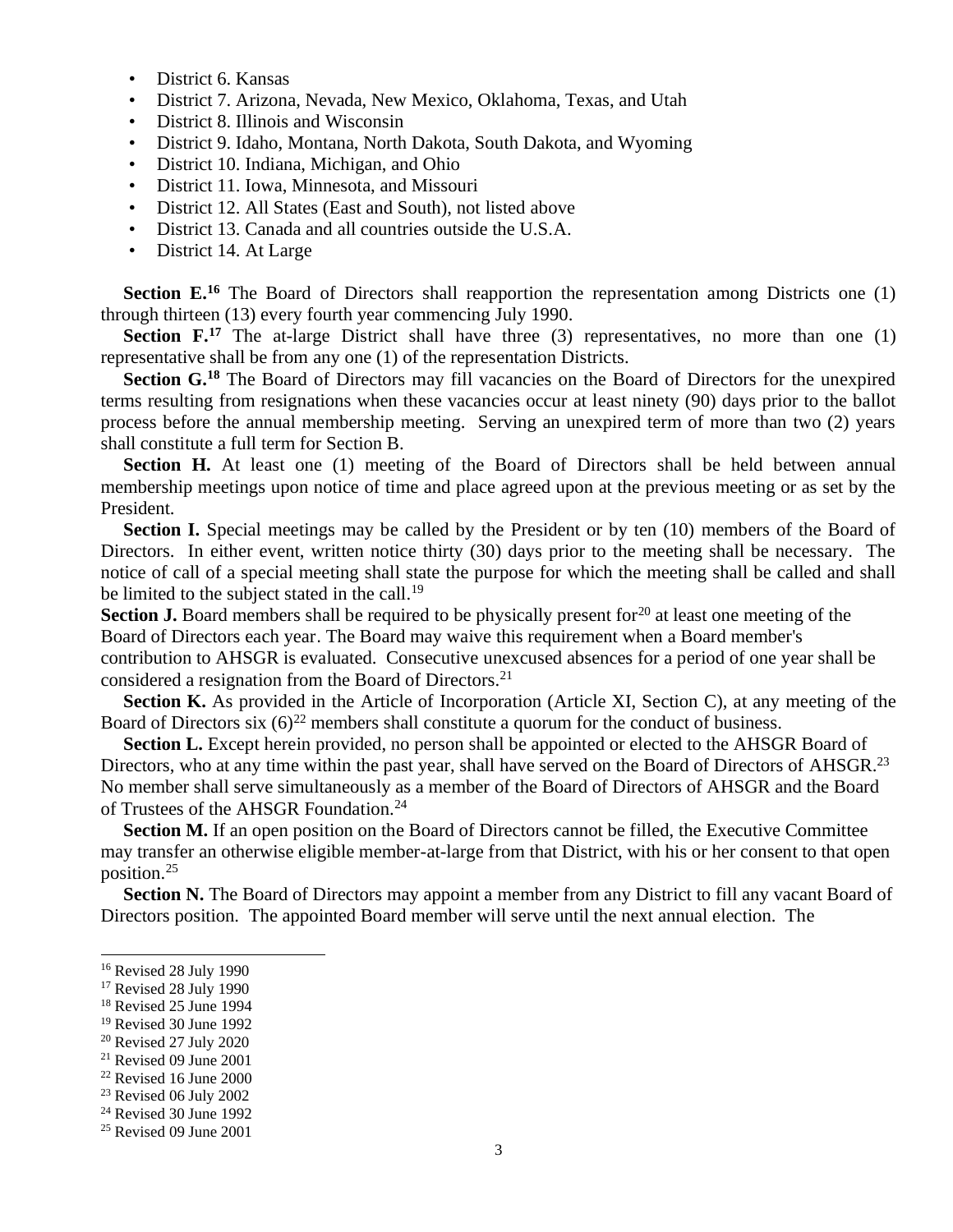incumbent may be re-appointed for successive one-year terms until a representative for the District's vacant position is identified and elected.<sup>26</sup>

#### **ARTICLE VII: OFFICERS**

**Section A.** The officers of AHSGR shall be a President, a Vice-President, a Secretary, and a Treasurer elected from the Board of Directors. 27

**Section B.** Following the election of the Board of Directors by the AHSGR membership at the annual membership meeting, the Directors shall elect all officers to serve for a period of one (1) year. They may be reelected as long as they serve as Board members, except as cited in Section C below.

Section C. Upon retirement the President shall serve for one (1) additional year as immediate Past President during which time the immediate Past President shall serve as a voting member of the Board of Directors and Executive Committee even if not an elected Board member. 28,29

### **ARTICLE VIII: EXECUTIVE COMMITTEE**

**Section A.** The Executive Committee shall consist of the President, the immediate Past President, Vice President, Secretary, and Treasurer.<sup>30</sup> In the event that a vacancy exists on the Executive Committee, the Board of Directors shall elect a board member to fill it.<sup>31</sup>

**Section B.** The Executive Committee shall meet on call of the President, or on request of three (3) voting members of the Executive Committee. A majority of Executive Committee voting members shall constitute a quorum.

Section C. The Executive Committee shall act on any matters of importance in the intervening time between regular meetings of the Board of Directors.

**Section D.** The Executive Committee shall report its action for ratification to the Board of Directors at the Board's next meeting.

**Section E.** The Executive Committee shall provide for a review of the Bylaws and the Standing Rules annually and report thereon to the Board of Directors.

#### **ARTICLE IX: DUTIES OF OFFICERS AND DIRECTORS**

**Section A.** The President shall:

- 1. Have executive authority and supervision over the activities of AHSGR within the scope of the Restated Articles of Incorporation and of these Bylaws.
- 2. Preside at all meetings of AHSGR, the Executive Committee, and the Board of Directors.
- 3. Appoint the members of all committees except the Executive Committee and delegate assignments not otherwise provided for.<sup>32</sup>
- 4. Appoint a Parliamentarian to serve, as the President deems necessary.
- 5. Present a report to the AHSGR at the annual membership meeting.

6. Serve as an ex-officio member of every Committee, except the Nominating Committee.<sup>33</sup>

**Section B.** The Vice President shall:

- 1. Assume the duties of the President in case of absence or incapability of the President. Upon the resignation or death of the President, he/she shall assume that office for the balance of the unexpired term and a new Vice President shall be elected at the next board meeting.
- **Section C.** The Secretary shall:

<sup>26</sup> Revised 08 July 2004

<sup>27</sup> Revised 27 July 2020

<sup>28</sup> Revised 31 July 2008

<sup>29</sup> Revised 27 July 2020

<sup>30</sup> Revised 27 July 2020

<sup>31</sup> Revised 27 July 2020

<sup>32</sup> Revised 27 July 2020

<sup>33</sup> Revised 30 June 1992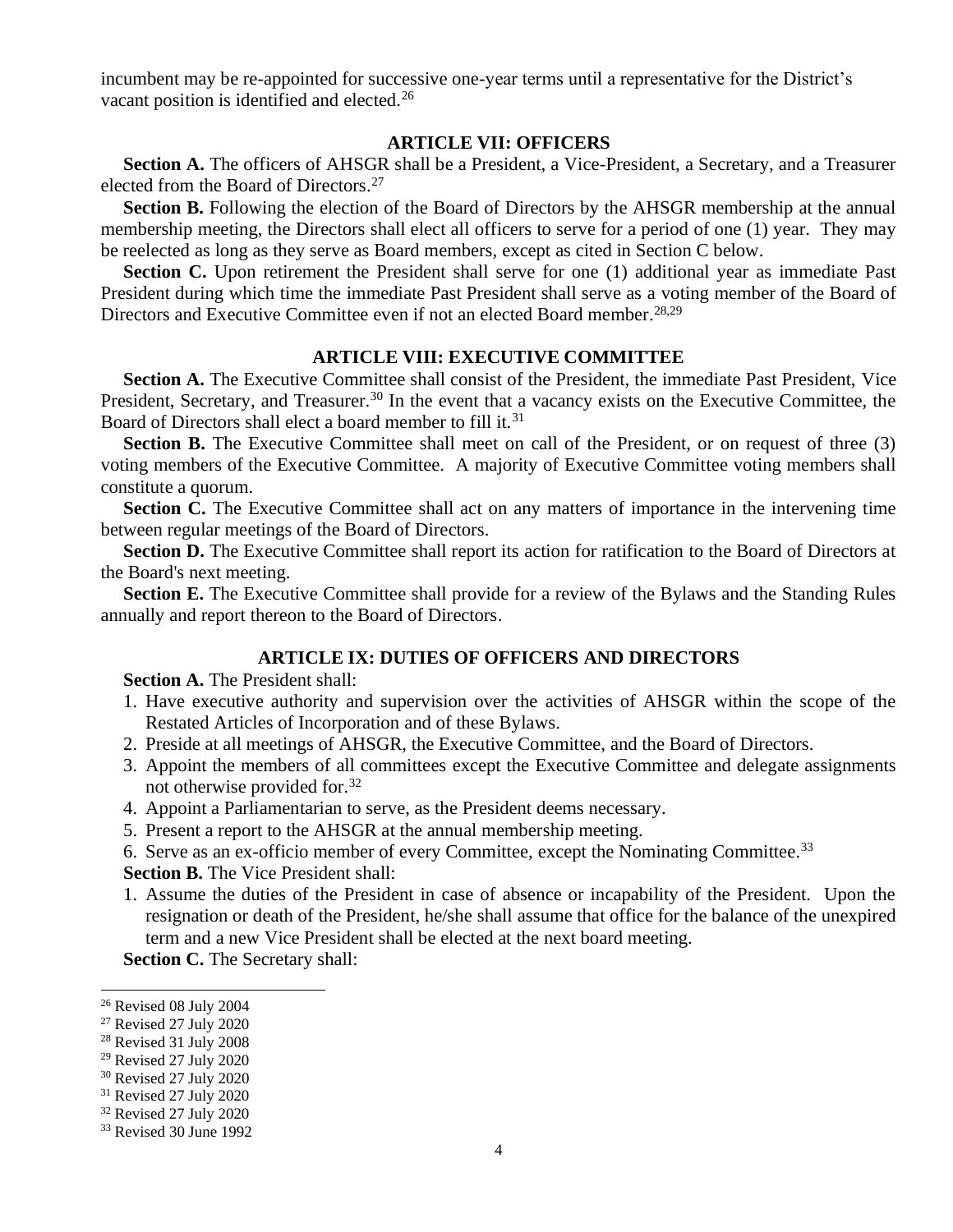- 1. Record the proceedings of all meetings of AHSGR, the Executive Committee and the Board of Directors and have a copy of the Proceedings made a part of the permanent record book.
- 2. Provide for the safekeeping of these records at the AHSGR Headquarters.
- 3. Keep a current list of Standing Rules and Policies.
- 4. Have a copy of AHSGR Bylaws available at all meetings for reference.
- 5. Present a report to AHSGR at the annual membership meeting.

**Section D.** The Treasurer shall:

- 1. Be responsible and collaborate with the Executive Committee to oversee that the Headquarters Staff and accountant(s) do the following:  $34$ 
	- A. Receive all funds of AHSGR
	- B. Maintain adequate financial Records
	- C. Deposit all monies received for AHSGR regularly in a bank selected by the Board of Directors.
	- D. Pay authorized bills and disburses funds as directed by the Board of Directors.
- 2. Make a Financial report at all meetings of the Board of Directors and at the annual membership meeting.
- 3. Make financial records available to the finance committee for audit annually.

**Section E.** The Board of Directors shall:

- 1. Have the power to conduct affairs of AHSGR.
- 2. Decide questions of policy not acted upon at an annual membership meeting of AHSGR.
- 3. Perform such other functions provided for in these Bylaws and the Articles of Incorporation.
- 4. Assume their duties at the close of the annual membership meeting.
- 5. Deliver materials pertaining to their office to their respective successors within thirty (30) days after their retirement.
- 6. Provide that the Treasurer shall be bonded in an amount determined by the Board of Directors.

## **ARTICLE X: EXECUTIVE DIRECTOR<sup>35</sup>**

Section A. There shall be an Executive Director appointed by the Board of Directors. The Board of Directors shall set the salary of the Executive Director. The Executive Director may not be an elected member of the Board of Directors.

**Section B.** The Executive Director shall be responsible to the Board of Directors and shall manage the offices, employees, and daily operations of AHSGR.<sup>36</sup>

Section C. The Executive Director shall serve as an ex-officio, non-voting member of the Board of Directors and Executive Committee and shall report on Headquarters activities at each meeting of the Board of Directors and Executive Committee. If he/she cannot be present at such a meeting, the report shall be submitted in writing.<sup>37</sup>

**Section D**. The Executive Director shall have the responsibility to recruit and hire (subject to approval) new employees. The Executive Director shall indoctrinate, train, supervise, and motivate Society staff employees in accordance with the AHSGR Human Resources Policies and Procedures Manual. He/She shall recommend promotions and terminations (subject to approval), prepare and maintain job descriptions at Headquarters for all staff, and shall recommend salary levels to the Finance and Personnel Committee.

**Section E.** The Executive Director shall work with the Convention Management Committee and the local Convention Chairman and host committee on the managerial, business and financial aspects of the convention. 38

<sup>34</sup> Revised 27 July 2020

<sup>&</sup>lt;sup>35</sup> Revised 09 July 2014

<sup>36</sup> Revised 20 June 1998

<sup>37</sup> Revised 30 June 1992

<sup>38</sup> Revised 27 July 2020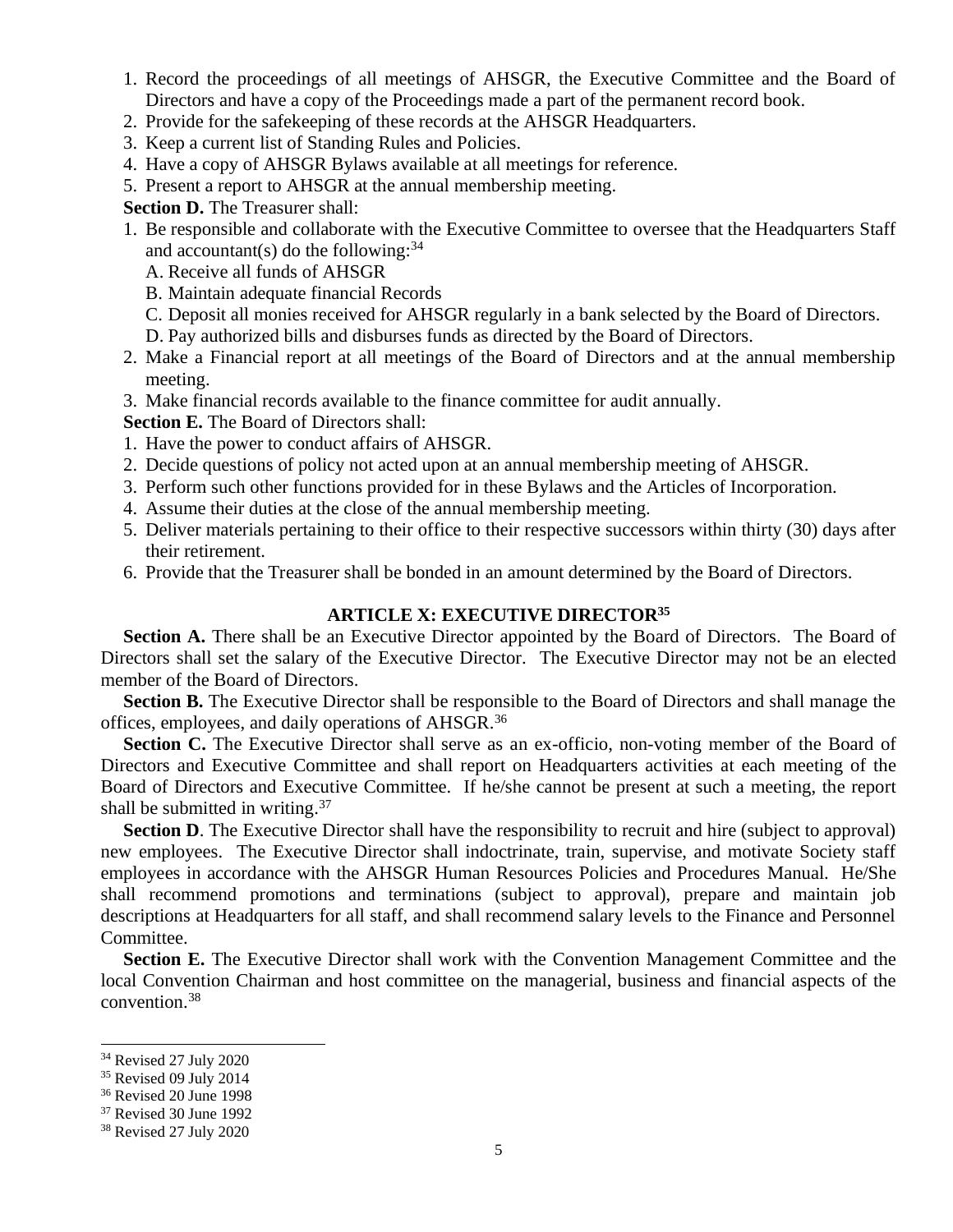**Section F**. The Board of Directors shall review the job description and salary of the Executive Director annually.

## **ARTICLE XI: STANDING COMMITTEES**

The President shall establish Standing Committees as deemed necessary. The duties and responsibilities of the Standing Committees are outlined in the AHSGR STANDING RULE NUMBER  $TWO.<sup>39</sup>$ 

### **ARTICLE XII: ELECTIONS**

**Section A.** Nominating Committee shall:

- 1. Consist of at least five (5) members appointed by the President within sixty (60) days after adjournment of the annual membership meeting.<sup>40</sup>
- 2. Publish in the AHSGR Newsletter no later than 60 days prior to the annual meeting<sup>41</sup> each year a recommended list of members<sup>42,43</sup> to serve on the Board of Directors for three  $(3)$  year terms, plus one (1) additional member for each unexpired term to be filled. The nominees shall be distributed pursuant to the apportionment provisions of Article VI and shall be distributed among the states and chapters in each Representation District<sup>44</sup>.
- 3. Obtain the written consent of the nominees to serve prior to nomination<sup>45</sup>.
- 4. Know that serving on the Nominating Committee does not disqualify a member from a nomination on the slate.
- 5. Prepare a slate of nominees for President, Vice President, Secretary, and Treasurer to submit to the newly elected Board of Directors at their first meeting. Consent of the nominees to serve shall have been obtained prior to the meeting.

**Section B<sup>46</sup>**. Petition Nominations

1. Nominations may be made by the membership of any Representation District by submission of a petition to the election committee no later than 1 March<sup>47</sup> of any year containing the signatures of at least ten (10) members in good standing from that District. Any person so nominated must sign a written consent to serve, if elected, by the same date. All petition nominations shall be consistent with the apportionment provision of Article VI. All names received by petition on or before 1 March<sup>48</sup> will be published in the Newsletter and placed on the ballot.

Section C<sup>49</sup>. Election Committee and Voting.

- 1. Consist of five (5) members appointed by the President within sixty (60) days after the adjournment of the annual membership meeting. Not more than two (2) members shall be from any one Representation District and three (3) shall be non-board members.
- 2. Prepare ballots bearing the names of all nominees with provision for an equal number of write-in candidates.
- 3. Plurality<sup>50</sup> vote elects. Voting will be by mail or electronic means.<sup>51</sup> No ballot shall be required when there is no contest for the position, and the sole nominee shall be deemed elected<sup>52</sup>.

<sup>45</sup> Revised 30 June 1992

<sup>39</sup> Revised 25 June 1994

<sup>40</sup> Revised 27 July 2020

<sup>41</sup> Revised 04 August 2011

<sup>42</sup> Revised 26 June 1993

<sup>43</sup> Revised 27 July 2020

<sup>44</sup> Revised 30 June 1992

<sup>46</sup> Revised 25 June 1994

<sup>47</sup> Revised 16 June 2000

<sup>48</sup> Revised 16 June 2000

<sup>49</sup> Revised 25 June 1994

<sup>50</sup> Revised 28 July 1995

<sup>51</sup> Revised 27 July 2020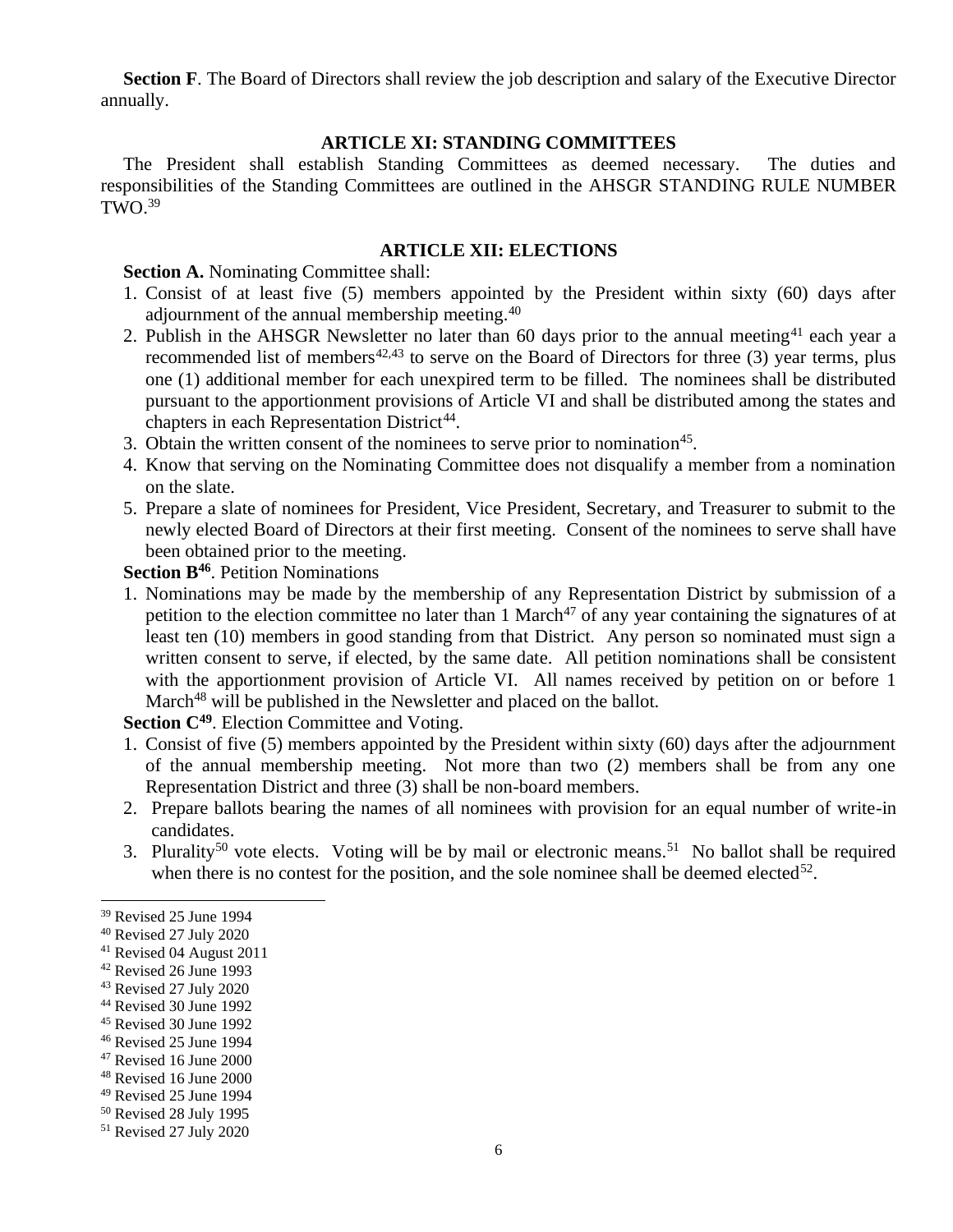- 4. Send<sup>53</sup> one ballot, if required, to each membership no later than thirty (30) days prior to the annual membership meeting and require that the election committee receive marked ballots no later than the date marked on the ballot to be valid.
- 5. Personnel under the direction of the Executive Director will verify all ballots received in accordance with paragraph 3 above, as to membership status. The Executive Director or designee shall deliver the ballots, unopened, to the Election Committee no later than seventy-two (72) hours prior to the annual membership meeting. The Election Committee shall open and count the ballots, report the results to the President and arrange to publish the results in the next AHSGR publication.
	- 1. Conduct such other mail balloting as may arise.

2. No person serving on the Election Committee may be a nominee for the Board of Directors. **Section D<sup>54</sup> .** Nominations from the Floor.

- 1. Nominations from the floor shall not be in order unless:
	- A. sufficient nominations have not been made by the Nominating Committee.
	- B. the petition process has not received sufficient nominations.
	- C. circumstances prevent the candidacy of the one nominee for that position to be filled.
- 2. Only those positions without a nominee shall be subject to nominations from the floor.

## **ARTICLE XIII: POLLING OF THE DIRECTORS**

Upon a vote of a majority of directors attending any regular or special meeting, or upon the written request of the President or any six (6) members of the Board of Directors, any policy matter or proposed action of the Board of Directors shall be submitted by written ballot to all members of the Board of Directors. Said ballots shall be prepared by the Secretary and mailed to each of the members of the Board of Directors and returned to the Secretary. The Board of Directors shall tally these ballots at their next meeting. The vote of the majority of ballots returned, in writing, to the Secretary prior to the meeting shall prevail.

## **ARTICLE XIV: AMENDMENTS<sup>55</sup>**

- 1. The Bylaws of AHSGR may be amended by a two thirds (2/3) vote of the AHSGR membership voting, upon sixty (60) days written notice of the proposed bylaw amendments.
- 2. Amendments to these bylaws are permissible by mail ballot or at any special membership meeting called for this purpose.

## **ARTICLE XV: PARLIAMENTARY AUTHORITY<sup>56</sup>**

The rules contained in the current edition of Robert's Rules of Order Newly Revised shall govern the proceedings of AHSGR in all cases not provided for in which they are applicable and in which they are not inconsistent with these Bylaws or in the Standing Rules of Order.

## **ARTICLE XVI: CHAPTERS<sup>57</sup>**

There exists within the Society local collections of members organized as chapters. Ten or more members of AHSGR may form a local chapter upon application and submission of bylaws subject to approval of the AHSGR Board of Directors.

## **ARTICLE XVII: BOARD ACTIONS & RESOLUTIONS<sup>58</sup>**

<sup>52</sup> Revised 10 July 1999

<sup>53</sup> Revised 27 July 2020

<sup>54</sup> Revised 25 June 1994

<sup>55</sup> Revised 25 June 1994

<sup>56</sup> Revised 25 June 1994

<sup>57</sup> Revised 20 June 1998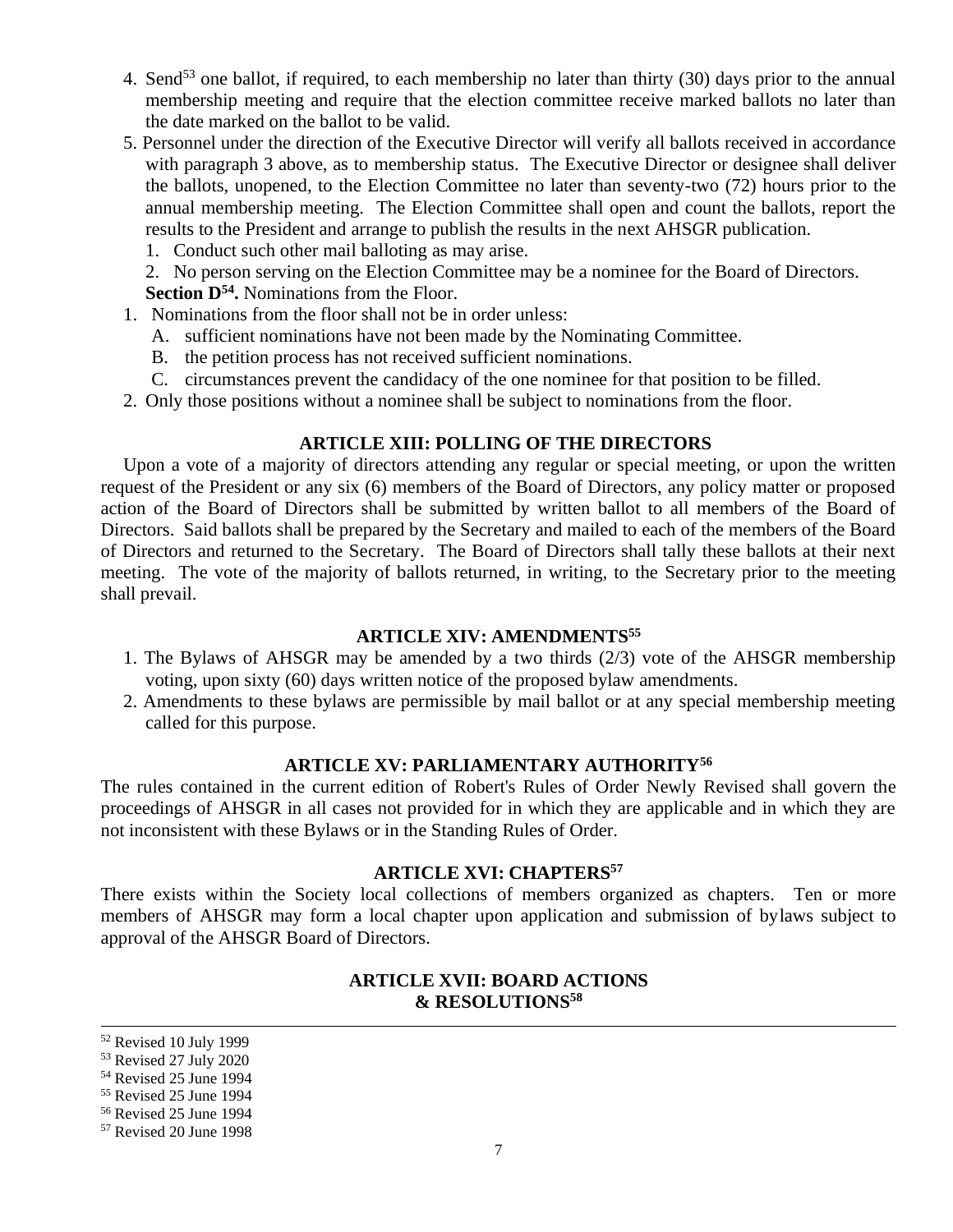**Section A.** Any action or resolution adopted by the Board of Directors, Executive Committee, and/or Annual Membership Meeting shall include an implementation and/or effective date and the committee responsible for implementation oversight.

**Section B.** Whenever an action or resolution adopted by the Board of Directors, Executive Committee and/or Annual Membership Meeting fails to specify an implementation date, the action or resolution shall be referred to the appropriate standing committee to assign such date.

Section C. The Executive Director shall keep a record of all actions or resolutions adopted by the Board of Directors, Executive Committee and/or Annual Membership Meeting that remain outstanding and shall report the status of each as described in Article X. Section C.

## **ARTICLE XVIII: VILLAGE COORDINATORS<sup>59</sup>**

**Section A**. A Village Coordinator is a member of AHSGR engaged in the collection of historical, genealogical, cultural, geographical, pictorial, and/or other attributes of villages in Russia or under Russian hegemony.

**Section B**. A Village Coordinator shall exchange information and genealogy with AHSGR. A Village Coordinator and the Society are expected to share subscribers/members names for a particular village or group of villages and to further their mutual interest. Village Coordinators may collect a fee for their services to recover their cost. Village Coordinators and the Society shall document their relationship in memoranda of understanding, said memoranda approved by the Board of Directors and uniformly applied.

<sup>58</sup> Revised 20 June 1998 <sup>59</sup> 10 July 1999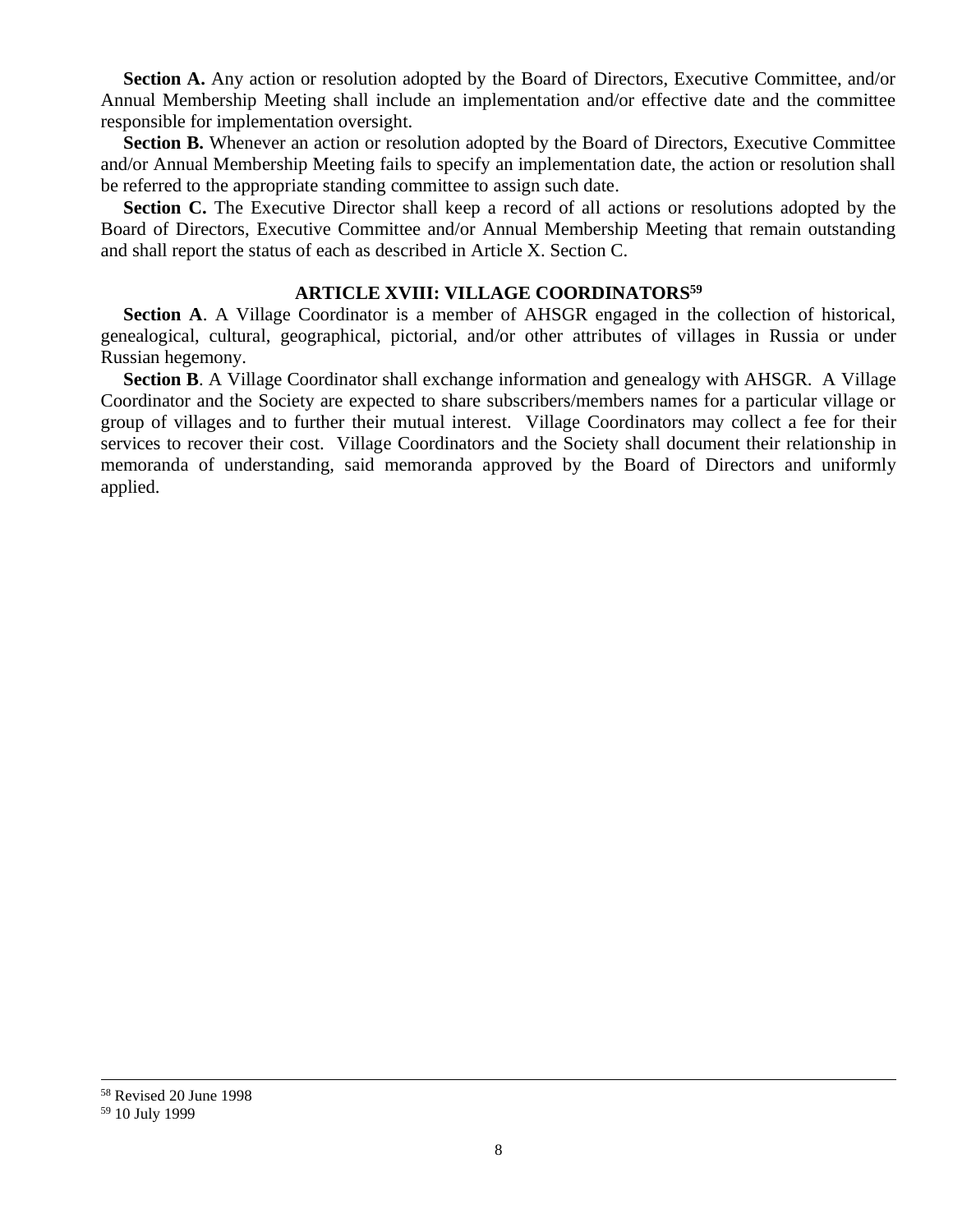## **AMERICAN HISTORICAL SOCIETY OF GERMANS FROM RUSSIA STANDING RULES**

## **STANDING RULE I<sup>60</sup>**

#### **DISTRICT REPRESENTATION**

The number of Directors assigned to each Representative District one (1) through thirteen (13) in accordance with Article VI; Section C, of the Restated Bylaws is as follows and will remain in effect until the next apportionment period:

| District 1  | California and Hawaii                        | 4              |
|-------------|----------------------------------------------|----------------|
| District 2  | Washington and Alaska                        | 2              |
| District 3  | Nebraska                                     | 2              |
| District 4  | Colorado                                     | 4              |
| District 5  | Oregon                                       |                |
| District 6  | Kansas                                       | $\overline{2}$ |
| District 7  | South and West (AZ, NM, NV, OK, TX, and UT)  | 3              |
| District 8  | Wisconsin and Illinois                       |                |
| District 9  | North and West (ID, MT, ND, SD and WY)       |                |
| District 10 | Indiana, Michigan and Ohio                   |                |
| District 11 | Iowa, Minnesota, and Missouri                | 2              |
| District 12 | All States (East and south) not listed above | 2              |
| District 13 | Canada and other Countries                   | 2              |
| District 14 | At Large                                     | 3              |
|             |                                              |                |

<sup>60</sup> Directors reapportioned April 2018 in accordance with Section E, Article VI; AHSGR Revised Bylaws dated 16 July 2015.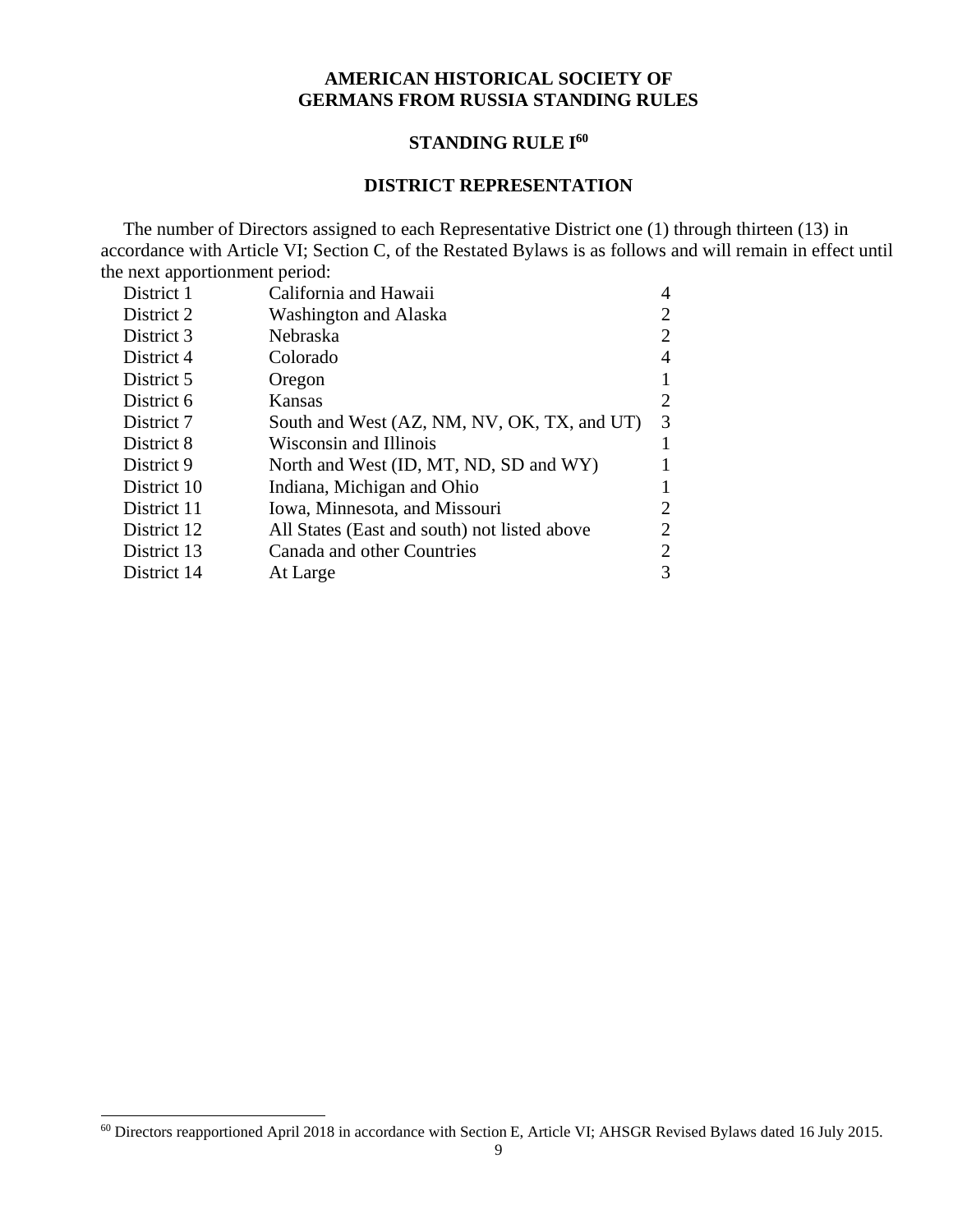# **AHSGR STANDING RULE II<sup>61</sup>: STANDING COMMITTEES**

# **Section A. FINANCE AND PERSONNEL COMMITTEE<sup>62</sup>** shall:

- 1. Prepare an annual budget and submit it to the Board of Directors for approval.
- 2. Make or arrange to have made an annual audit of all financial records and report the results of the audit to the Board of Directors.
- 3. Prepare or have prepared a monthly and/or quarterly financial report for the Board of Directors.
- 4. Review the investment portfolio of the Society and make modifications as may be required. Report all investments and modifications to the Board of Directors.
- 5. Review annually the dues schedule and submit recommendations to the Board of Directors for approval.
- 6. Review, as necessary, the terms and conditions of any lease(s) into which the Society may enter. Make recommendations to the Board of Directors regarding any lease(s)
- 7. Review, and provide for the enforcement of all personnel policies including compensation and benefit plans. Recommend to the Board of Directors any modifications.
- 8. Present a report of the Committee's activities to the membership at the annual membership meeting.

# **Section B. EDITORIAL AND PUBLICATIONS COMMITTEE** shall:

- 1. Develop policies and procedures to encourage contributions of materials for publication.
- 2. Review monograph material submitted to the Society and make recommendations to the Board of Directors concerning publication.
- 3. Recommend to the Board of Directors, publication standards and/or format modifications of all Society publications.
- 4. Review the responsibilities of the AHSGR Editor and make recommendations to the Board of Directors concerning this position.
- 5. Coordinate and mediate all publication contractual matters. Report such activities to the Board of Directors for final approval.
- 6. Provide the oversight of the Publication Fund and make recommendation for expenditures to the Board of Directors.
- 7. Recommend to the Board of Directors the retail price of all publications.
- 8. Present a report of the Committee's activities to the membership at the annual membership meeting.

# **Section C**. **HISTORICAL RESEARCH COMMITTEE<sup>63</sup>** shall:

- 1. Provide for the cooperation and encouragement of national and international archives, academic and governmental institutions to research and make available to AHSGR documents and other materials relating to Germans from Russia.
- 2. Collect and arrange for the preservation of historical documents and materials relating to Germans from Russia including authentic artifacts from various periods of history.
- 3. Develop policies and procedures for the use, display, and preservation of the archives, historical artifacts, and museum collections owned by or on loan to AHSGR.
- 4. Determine the historical utilization of the facilities at the AHSGR Heritage Center.
- 5. Provide for the encouragement and coordination of the Aussiedler program to gather historical information from recent immigrants from Russia back to Germany.
- 6. In conjunction with AHSGR Chapters, survey and determine existing and newly located items and documents of a historical nature.

<sup>61</sup> Revised 10 July 1999

 $62$  Revised 10 July 1999

<sup>63</sup> Revised 6 July 2002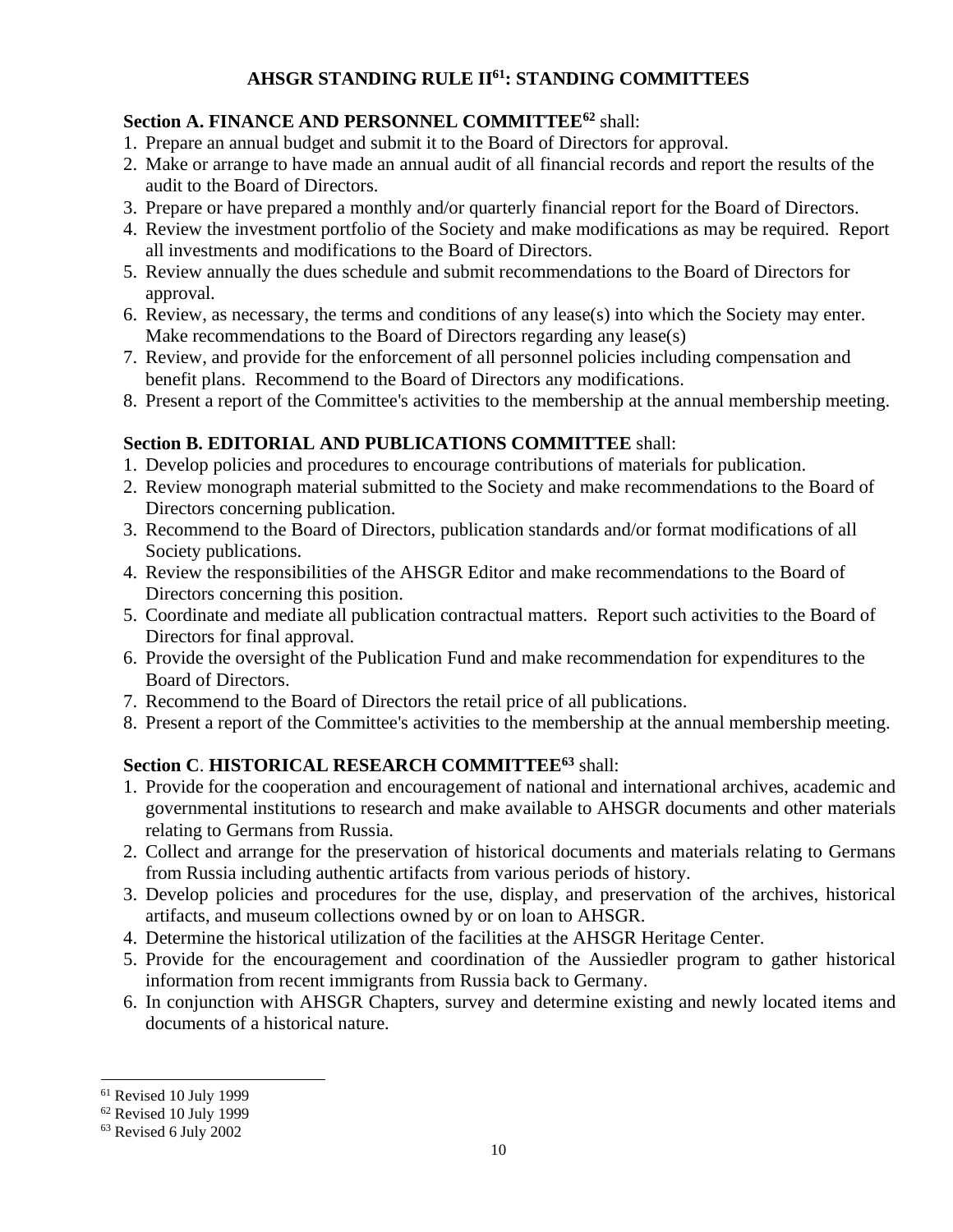- 7. Assist in the administration and development of policies to provide translation services to the membership of AHSGR and to other AHSGR committees as required. Set translation fees and establish priorities of translations to be accomplished.
- 8. Present a report of the Committee's activities to the membership at the annual membership meeting

## **Section D**. **GENEALOGICAL RESEARCH AND SERVICE COMMITTEE** shall:

- 1. Develop policies and procedures for an AHSGR family history database. Provide for search of this information by the AHSGR membership in an effective and efficient manner. Recommend to the Board of Directors any fee schedules with regard to information searches.
- 2. Coordinate with AHSGR Chapters to determine the most effective methods of sharing family history information making it accessible to the membership as a whole and to Chapter genealogy groups.
- 3. Seek the cooperation of other genealogical societies and related organizations doing research in geographical areas relating to Germans from Russia.
- 4. Seek methodology by which to verify the accuracy of the individuals and/or organizations submitting family history information.
- 5. Coordinate with the historical committee of AHSGR and other historical and archival research organizations to locate and verify family history information.
- 6. Oversee and make recommendations for the operation and care of the AHSGR library collections including the advisory of new materials, deletions, and audio-visual collections. Develop AHSGR library policies and procedures for recommendation to the Board of Directors.
- 7. Prepare and present a genealogical program to the membership at the annual membership meeting.
- 8. Present a report of the Committee's activities to the membership at the annual membership meeting.
- 9. Oversee and coordinate the activities of the Village Coordinators Program to maintain a communications link with the village coordinators that facilitates the collection and dissemination of genealogical, village and family history information.<sup>64</sup>

# **Section E. FOLKLORE/LINGUISTICS COMMITTEE** shall**:**

- 1. Study, collect, record and effectively preserve traditional customs, beliefs, tales, expressions, and teachings of Germans from Russia.
- 2. Prepare folklore and related materials for publication in the appropriate AHSGR publications.
- 3. Research, identify and record the German dialects among Germans from Russia.
- 4. Work in cooperation with other organizations, individuals, and AHSGR committees that may become aware of folklore or linguistic resources and materials.
- 5. Prepare and present a program related to folklore and linguistics at the annual membership meeting.
- 6. Present a report of the Committee's activities to the membership at the annual membership meeting.

# **Section F<sup>65</sup>** . **MEMBERSHIP/PUBLIC AFFAIRS COMMITTEE** shall:

- 1. Develop policies and programs to increase membership in AHSGR through new memberships and membership renewals.
- 2. Develop methods to make known to the public the purpose, activities, and resources of AHSGR.
- 3. Develop and maintain a Chapter operations and procedures manual with suggested programs and activities.
- 4. Promote and assist in the development of new Chapters. Submit charters of prospective chapters to the Board of Directors for approval.
- 5. Promote and assist in the development of regional Chapter organizations as is appropriate.
- 6. Seek out Chapter input for organizational changes and improvements.

<sup>64</sup> Revised 08 March 2008

<sup>65</sup> Revised 16 July 2015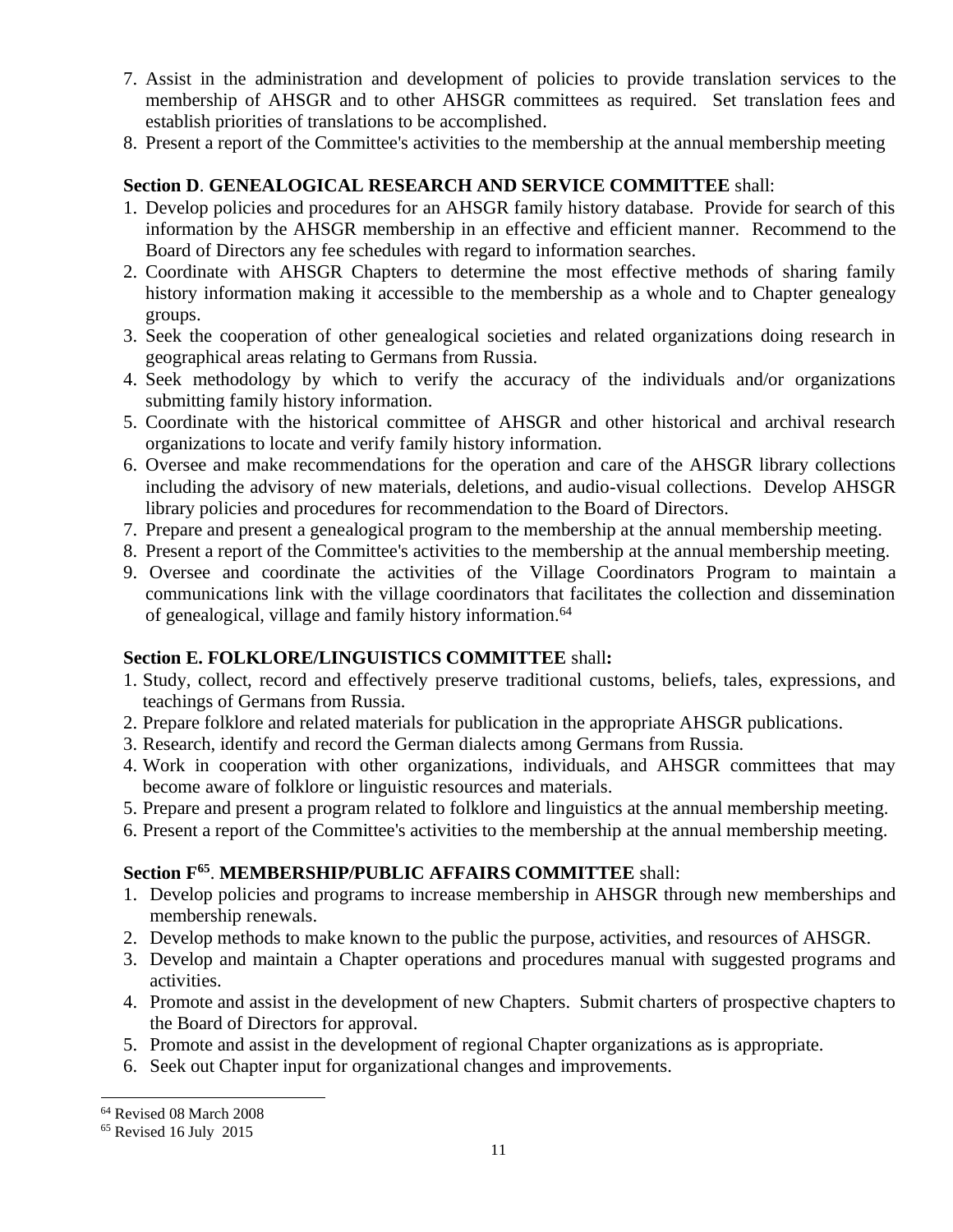7. Present a report of the Committee's activities to the membership at the annual membership meeting.

# **Section G<sup>66</sup>. TECHNOLOGY REVIEW COMMITTEE** shall:

- 1. Regularly review the society's operations with the objective of effectively and efficiently employing technology to achieve the society's goals and mission.
- 2. Periodically review (technological) holdings of the society to ensure an orderly migration to current and emerging hardware and software available.
- 3. Ensure that holdings of the society are retained in easily transported formats and that the useful period of the format is not exceeded.
- 4. Develop policies and exercise oversight to ensure the security, integrity, and retention of the society's data, software, and hardware.
- 5. Serve as a resource for the Officers, Directors, and Staff of the society in questions relating to technology.

# **Section H<sup>67</sup>. FACILITIES COMMITTEE** shall:

- 1. Review on an annual basis, the physical condition of all AHSGR owned and/or occupied buildings and grounds.
- 2. Make modifications and/or improvement recommendations to the Board of Directors.

# **Section I.<sup>68</sup> ARCHIVES COMMITTEE** shall:

- 1. Have as its sole purpose the obtaining of records and other archival materials pertaining to the German Settlements from the various archives of Russia and the republics of the former Soviet Union.
- 2. Negotiate with the various archives to purchase for AHSGR copies of large record groups the committee has identified as high priority.
- 3. Develop and maintain an inventory listing of the materials of interest that are available and their locations.
- 4. Develop and maintain long-term working relationships with key individuals at the various archives that contain records of interest.
- 5. Encourage and work with other organizations to help preserve records and other archival materials pertaining to the German Settlements from the various archives of Russia and the republics of the former Soviet Union.
- 6. Negotiate & manage processes whereby members can purchase individual records for their own use.
- 7. Present a report of the committee's activities to the membership at the annual membership meeting.

# **Section J<sup>69</sup>. CONVENTION MANAGEMENT COMMITTEE** shall:

- 1. Develop a strategic plan for the development of AHSGR conventions.
- 2. Identify potential sites for future conventions and chapters or groups interested in hosting the convention.
- 3. Evaluate proposals for conventions and possible locations (city, host hotel or center) for the convention that will serve the needs of the Society.
- 4. Work with the AHSGR Board of Directors and host chapters or groups to determine dates for the convention.
- 5. Develop a general budget guideline for conventions and work with host committees' to develop a budget specifically for their conventions.

<sup>66</sup> Revised 10 July 1999

<sup>67</sup> Revised 10 July 1999

<sup>68</sup> Revised 06 November 2004

<sup>69</sup> Revised 18 August 2005